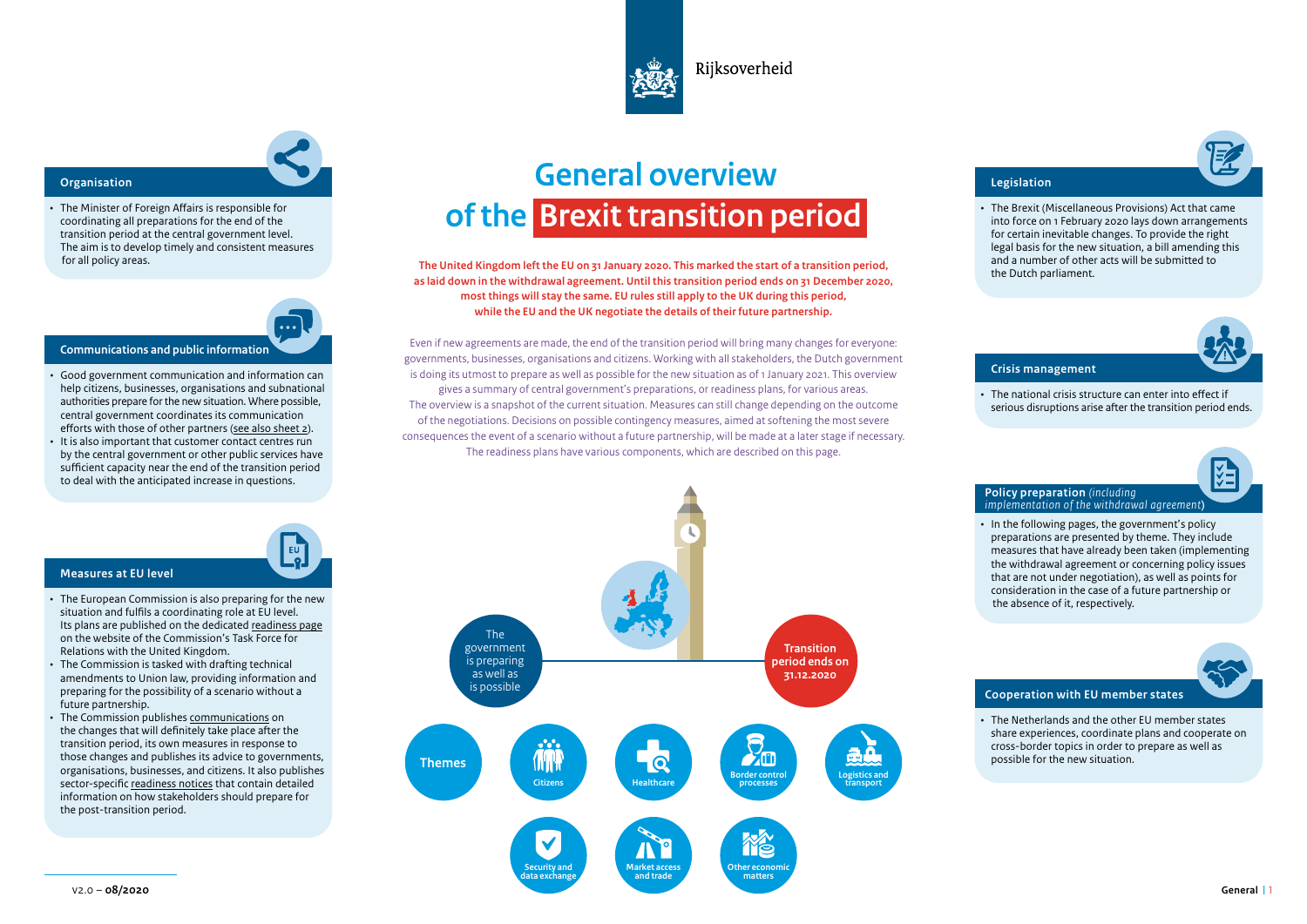<span id="page-1-0"></span>

# **Information on readiness during the Brexit transition period**



**The end of the transition period will bring many changes for everyone: businesses, organisations, governments and citizens. Everyone has to prepare themselves for the new situation.**  You can read more about these changes on the various central government websites. The government uses multiple communication channels to raise awareness among the different target groups, including social media, newsletters and consultations. The ministries and their agencies and supervisory bodies also organise stakeholder meetings to share information about the sector-specific consequences of Brexit. The main communication channels used are listed per target group below.



# **General public British nationals in the Netherlands Dutch nationals in the UK Businesses and organisations Dutch Public Constantinent bodies**

**British nationals already residing in the Netherlands when the transition period ends must apply for a residence document in order to retain their right to live, work or study in the Netherlands. They will be informed of this personally by the Immigration and Naturalisation Service (IND).** 

The government is also working with the British embassy in the Netherlands to inform this group about the actions they must take. The website www.government. nl provides information about what will change for British nationals arriving in the Netherlands after the transition period. For those needing specific information, the website also gives links to other government services.



**Dutch nationals already residing in the UK when the transition period ends must apply to the EU Settlement Scheme in order to get settled or pre-settled status. They will be informed of this by the British authorities.** 

The Dutch embassy and the EU delegation in London also both offer information about the new situation, for instance at information meetings. The website www. government.nl provides information about what will change for Dutch nationals arriving in the UK after the transition period. For those needing specific information, the website also gives links to UK government services and the Dutch embassy to the UK.



**Businesses and organisations seeking information about what will change when the transition period ends can visit the Brexit desk website (www.brexitloket.nl).**  The Brexit desk has a contact centre where businesses can get answers to their questions. They can also use the Brexit Impact Scan to check if their own preparations are adequate. Multiple channels are used to raise awareness in the business community, such as direct mails, webinars (yet to be held) and a media campaign. The government works closely with private sector bodies, such as the Confederation of Netherlands Industry and Employers (VNO-NCW), Royal Association MKB-Nederland, Evofenedex and Portbase, to reach all parties and give them the best possible information about what is going to change.



**Europa decentraal is a knowledge centre on EU law for local and regional authorities seeking information about what will change when the transition period ends.**

Subnational authorities can also use the Brexit Impact Scan for governments to check if their own preparations are adequate. Multiple channels are used to raise awareness among all subnational authorities. This includes consultations and other forms of contact between the tiers of government, and helpdesks where local and regional authorities can get answers to their questions.

When communication channel www.communication channel www.covernment.nl/brexit www.covernment.nl/brexit Main communication channel Way (Main communication channel Main communication channel Main communication channel Main communication channel Main communication channel Main communication channel Main communication channel M

Websites where people can get answers to their questions, general surveys (Netherlands Bureau for Economic Policy Analysis, Statistics Netherlands, central government-wide information), central government information campaign 'Don't let Brexit get in your way', 'Travel Smart' campaign targeting travellers (not yet deployed), social media, background briefings for the media and stakeholder meetings (including online).

www.rijksoverheid.nl/brexit www.ind.nl/Brexit



Websites where people can get answers to their questions, IND Brexit hotline, events (including online) organised jointly with the British embassy in the Netherlands, letters written by government agencies to the individuals concerned, newsletters, social media posts, joint efforts with representatives and members of local communities, sectorspecific information provided by the various government agencies.



www.rijksoverheid.nl/brexit www.government.nl/brexit

Websites where people can get answers to their questions, newsletters, events (including online) organised by the Dutch embassy and the EU delegation to the UK, questions answered by the Dutch embassy, social media posts, cooperation with the British authorities, representatives and members of local communities.

https://www.gov.uk/staying-uk-eu-citizen



Websites (public and private) for business questions and advice. Other tools: Brexit Impact Scan; Brexit vouchers; newsletters; (online) events and webinars; glossy magazine; direct mail campaigns by Tax and Customs Administration and NVWA; podcasts; Customs call center team; surveys; campaigns targeting specific sectors such as healthcare; transport sector & ports initiative *'Get ready for Brexit'*; public-private initiatives *'Brexit buddies'* and *'Help with Brexit'*; *'serious game'* for horti- and agricultural goods exporters.



brexit-loket/

Wain communication channel www.<br>www.brexitloket.nl https://europadecentraal.nl/



www

Subnational authorities can ask questions and get advice on several websites. Other tools are the Brexit Impact Scan for government bodies, newsletters, cooperation between agencies and central government, contact between different tiers of government via the Association of Netherlands Municipalities (VNG), Association of Provincial Authorities (IPO) and Dutch Water Authorities, sectorspecific information provided by various government agencies.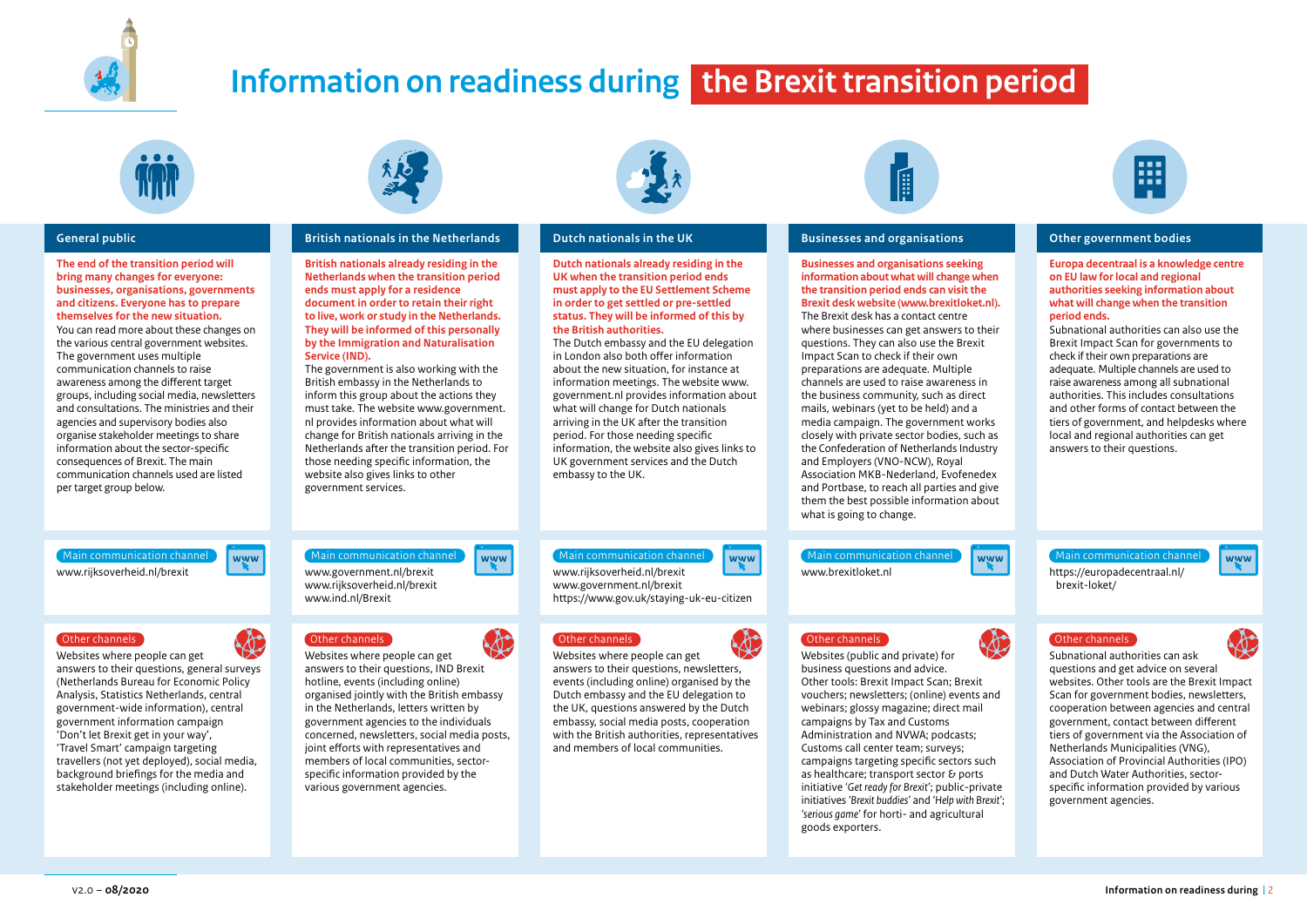

# **Citizens**

The end of the transition period will impact both British nationals in the Netherlands and Dutch nationals in the UK, especially with regard to residence rights, access to the labour market, social security, driving licences, education, and short stays and visits. The withdrawal agreement protects the rights of citizens who were already in a cross-border situation before the end of the transition period.

The rights of citizens who become subject to a cross-border situation involving the EU and the UK after the transition period will depend on national legislation and the possible arrangements in the future partnership. Along with the rest of the EU, the Dutch government is making every effort to inform citizens as well as possible about the changes. Travellers must also prepare for the new situation.



# **Social security Social security Residence rights and access to a security of**  $\mathbb{R}^n$  **Social security the labour market in the Netherlands**

- Under the withdrawal agreement, British nationals already residing in the Netherlands at the end of the transition period can continue to live and work in the Netherlands. The IND will contact them and ask them to apply for a residence document. They do not have to take a civic integration exam.
- However, the civic integration process will be mandatory for UK nationals who wish to take up permanent residence in the Netherlands after the transition period. The IND and the Education Executive Agency (DUO) are preparing for this.

# **Points to consider in case of a new partnership**  *agreed* **in line with the political declaration**

- The political declaration states that arrangements will be made for entry and stay for purposes such as research, study, training and youth exchanges. The government will adjust its communication in line with any agreements made to this end.
- After the transition period, the Dutch Aliens Act and the Foreign Nationals (Employment) Act will apply to British nationals arriving in the Netherlands for other purposes than those stated above.

# **Transition period ends on 31.12.2020**

### **Points to consider in case of a scenario** *without* **a future partnership or on subjects** *not covered* **by an agreement**

• If no agreements are made to safeguard mobility, the Dutch Aliens Act and the Foreign Nationals (Employment) Act will apply to all British nationals arriving in the Netherlands after the transition period.

# **Recognition of professional qualifications**

# **Measures taken and current message Measures taken and current message Measures taken and current message**

- Applications for recognition of professional qualifications submitted before the end of the transition period (including existing recognitions) will remain valid. The competent authorities have been informed of this.
- Nine months after the end of the transition period, the UK will cease its participation in databases like the Internal Market Information System (IMI).



• The withdrawal agreement provides for the coordination of social security for citizens who were already in a cross-border situation involving the EU and the UK before the end of the transition period. The agencies responsible for implementing social security legislation are preparing for this.

# **Points to consider in case of a new partnership**  *agreed* **in line with the political declaration**

• The political declaration states that agreements will be made on the recognition of professional qualifications in the context of cross-border services. The government will adjust its information in line with any agreements made to this end.

# **Points to consider in case of a new partnership**  *agreed* **in line with the political declaration**

• The political declaration states that arrangements will be considered for social security coordination in the light of future movement of persons. The government will adjust its information in line with any agreements made to this end.

# **Points to consider in case of a scenario** *without* **a future partnership or on subjects** *not covered* **by an agreement**

- If no agreements are made on the recognition of professional qualifications in the context of cross-border services, recognition in such cases will not be possible on the basis of a common EU-UK regime.
- New applications for recognition of UK professional qualifications in the Netherlands will be processed in accordance with the v2.0 – 08/2020 **Citizens Citizens 13.1 Citizens Citizens 13.1 Citizens Citizens Citizens Citizens 13.1 Citizens Citizens 13.1 Citizens Citizens 13.1 Citizens 13.1 Citizens 13.1 Citizens 13.1 C**

## **Points to consider in case of a scenario** *without* **a future partnership or on subjects** *not covered* **by an agreement**

• National legislation will apply if no agreements are made on social security coordination in the light of future movement of persons. This could result in individuals having duplicate cover or no cover at all for social security.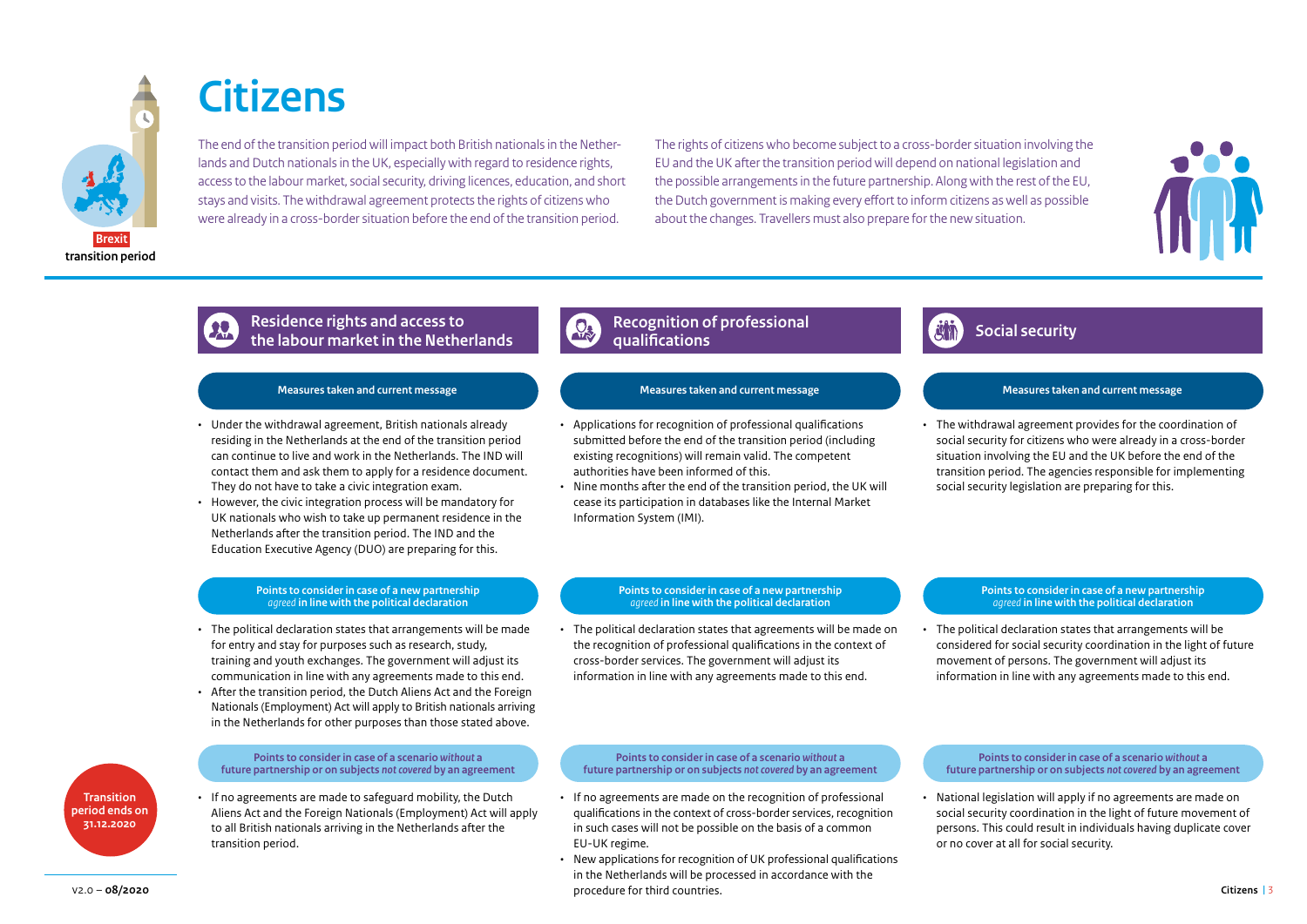# sequel **Citizens**



# **Higher education**

# **Measures taken and current message Measures taken and current message Measures taken and current message**

- Under the withdrawal agreement, the situation for British nationals residing in the Netherlands at the end of the transition period will remain unchanged. They will be able to study here under the same conditions as EU students.
- For British nationals arriving in the Netherlands after the transition period, whether or not they are entitled to Dutch student finance and can pay the lower, statutory tuition fee depends on their residence permit.

### **Points to consider in case of a new partnership**  *agreed* **in line with the political declaration**

mobility, research, education and UK participation in the Erasmus+ programme. The government will adjust its information in line with any agreements made to this end.

# **Taxation**

• Under the withdrawal agreement, British nationals residing in the Netherlands at the end of the transition period remain entitled to their fiscal benefits as long as their situation is unchanged. This also applies to persons residing in the UK at the end of the transition period, but at least 90% of whose income is taxed in the Netherlands.

## **Points to consider in case of a scenario** *without* **a future partnership or on subjects** *not covered* **by an agreement**

• According to national rules, persons who become subject to a cross-border fiscal situation involving the Netherlands and the UK after the transition period will be treated as third-country The political declaration states that agreements will be made on and the fiscal benefits will lapse for this group.<br>Intionals. This means the fiscal benefits will lapse for this group.

# **Travelling with pets**

• When the transition period ends, pets travelling to and from the UK will be subject to additional requirements on top of the existing requirements set by the EU member states (rabies vaccination, microchip and pet passport). Persons wishing to take an EU pet with them on holiday to the UK should comply with these requirements, as customs officials will carry out import checks when they return to the EU. Customs officials will consult an NVWA veterinarian in the event of any departure from standard practice. See the [NVWA](https://english.nvwa.nl/topics/brexit/taking-pets-to-and-from-the-united-kingdom-after-brexit) website for more information.

# **Driving licences**

• British nationals already residing in the Netherlands can exchange their British driving licence for a Dutch driving licence during the transition period. They do not need to take a driving test. Local authorities and the Netherlands Vehicle Authority (RDW) are aware of this.

# **future partnership or on subjects** *not covered* **by an agreement**

• For British nationals who hold a UK driving licence and move to the Netherlands after the transition period, their licence will only remain valid for 185 days.

# **Travel**

# **Measures taken and current message Measures taken and current message Measures taken and current message**

- British nationals will not need to apply for a visa for short stays in the EU on condition that this also applies to EU citizens travelling to the UK for short stays. The agencies responsible for implementing visa legislation have been informed of this.
- Citizens who fall under the withdrawal agreement may continue to use their identity card as a travel document to enter the UK to use their identity card as a travel document to enter the UK and Boints to consider in case of a new partnership<br>Points to consider in case of a scenario without a more until 2026. For citizens who do not fall under the agreement, more information on the validity of identity cards for entry to the UK will be provided in the course of 2021.

### **Points to consider in case of a new partnership**  *agreed* **in line with the political declaration**

• In the political declaration, the EU and the UK have affirmed that based on their respective legislation no visa is required for short stays. The government will adjust its information if this changes in any way.

# **Family law and civil matters**

• The withdrawal agreement contains provisions on the designation of the competent State and court of competent jurisdiction in legal proceedings instituted before the end of the transition period.

• In the political declaration, the EU and the UK have affirmed that they will implement the existing family law instruments effectively. The government will adjust its information if this changes in any way.

### **Points to consider in case of a scenario** *without* **a future partnership or on subjects** *not covered* **by an agreement**

• The Hague Conventions will apply to proceedings instituted after the transition period.

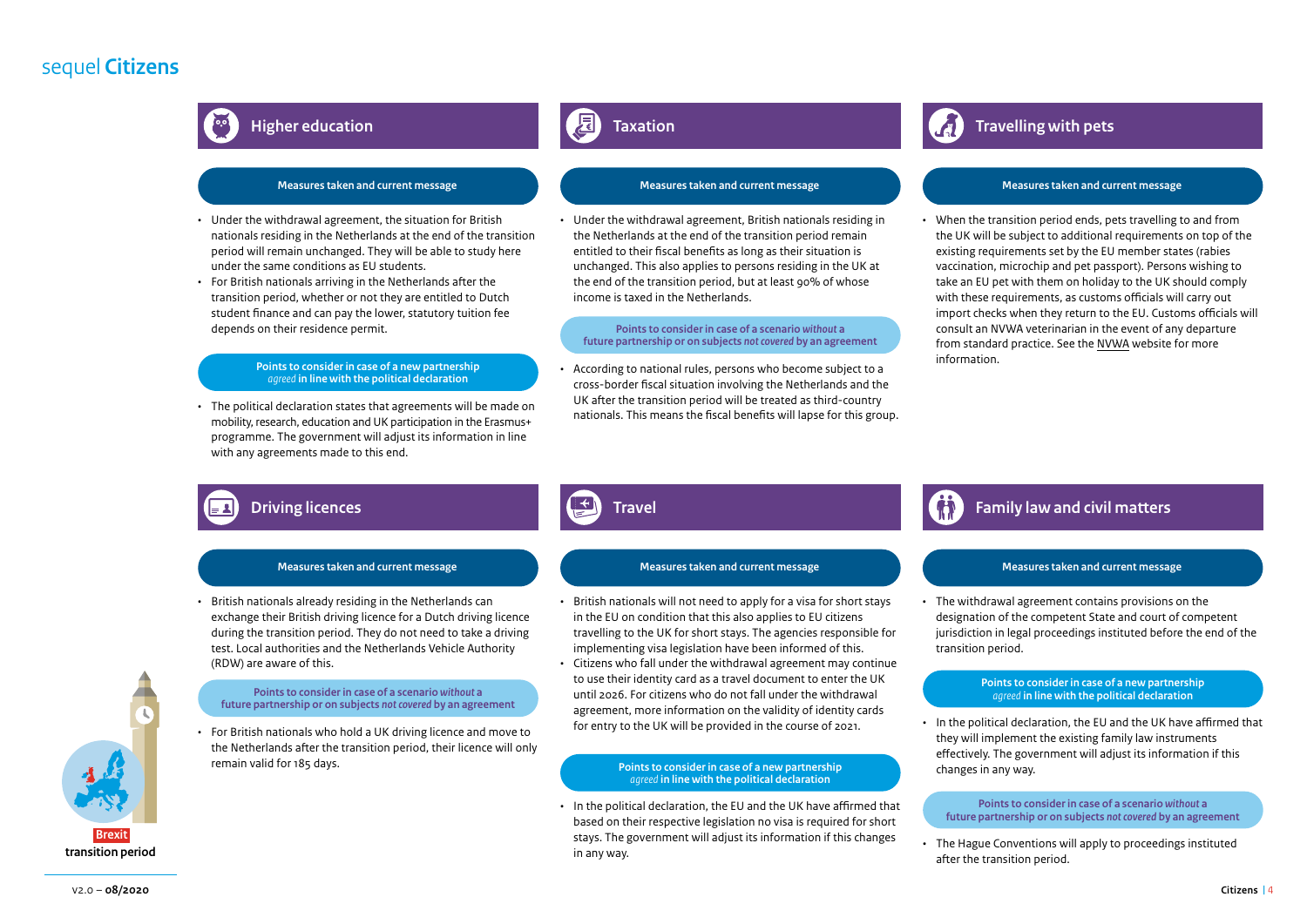

# **Healthcare**

The end of the transition period will have implications for the healthcare sector, including for health insurance, medical research and the security of supply of medical products and devices. Along with parties in the healthcare sector and EU partners, the Dutch government is making every effort to be as ready as possible for all foreseeable consequences in this area. Much will change after the transition period. Various details still depend on the possible arrangements in the future partnership. Parties in the healthcare sector must prepare for the new situation.





**Access to state-provided healthcare and validity of the European Health Insurance Card (or a similar document with the same entitlements)**

• The withdrawal agreement provides for the coordination of social security for citizens who were already in a cross-border situation involving the EU and the UK before the end of the transition period. The agencies responsible for implementing social security legislation are preparing for this.

### **Points to consider in case of a new partnership**  *agreed* **in line with the political declaration**

• The political declaration states that arrangements will be considered for social security coordination in the light of future movement of persons. The government will adjust its information in line with any agreements made to this end.

# **Points to consider in case of a scenario** *without* **a future partnership or on subjects** *not covered* **by an agreement**

- If no arrangements are made for social security coordination in the light of future movement of persons, national legislation will apply to citizens who become subject to a cross-border situation involving the EU and the UK after the transition period. This could result in individuals having duplicate cover or no cover at all for state-provided healthcare.
- For these citizens, the European Health Insurance Card (EHIC) will no longer be valid in the relationship between the Netherlands and the UK. This will have implications for the health insurance of British and Dutch travellers and for healthcare institutions, care providers and others in the Netherlands.

## **Security of supply of medicines**  CO **and medical devices**

# **Measures taken and current message Measures taken and current message**

- The government is working proactively to avoid issues relating to security of supply of medicines and medical devices.
- Critical medicines are systematically listed and EU-coordinated action is being taken on regulatory issues concerning medical devices.

# **Points to consider in case of a new partnership**  *agreed* **in line with the political declaration**

- The political declaration states that arrangements will be made on trade in goods, which could also cover medicines and medical devices.
- Healthcare parties are asked to assess their dependence on the UK and prepare for the end of the transition period.
- Businesses should make sure they meet EU market access requirements.

# **Points to consider in case of a scenario** *without* **a future partnership or on subjects** *not covered* **by an agreement**

• If no arrangements are made on trade in goods, the security of supply of certain medicines, medical devices, in vitro diagnostic devices, medical research and human tissues could be at risk.

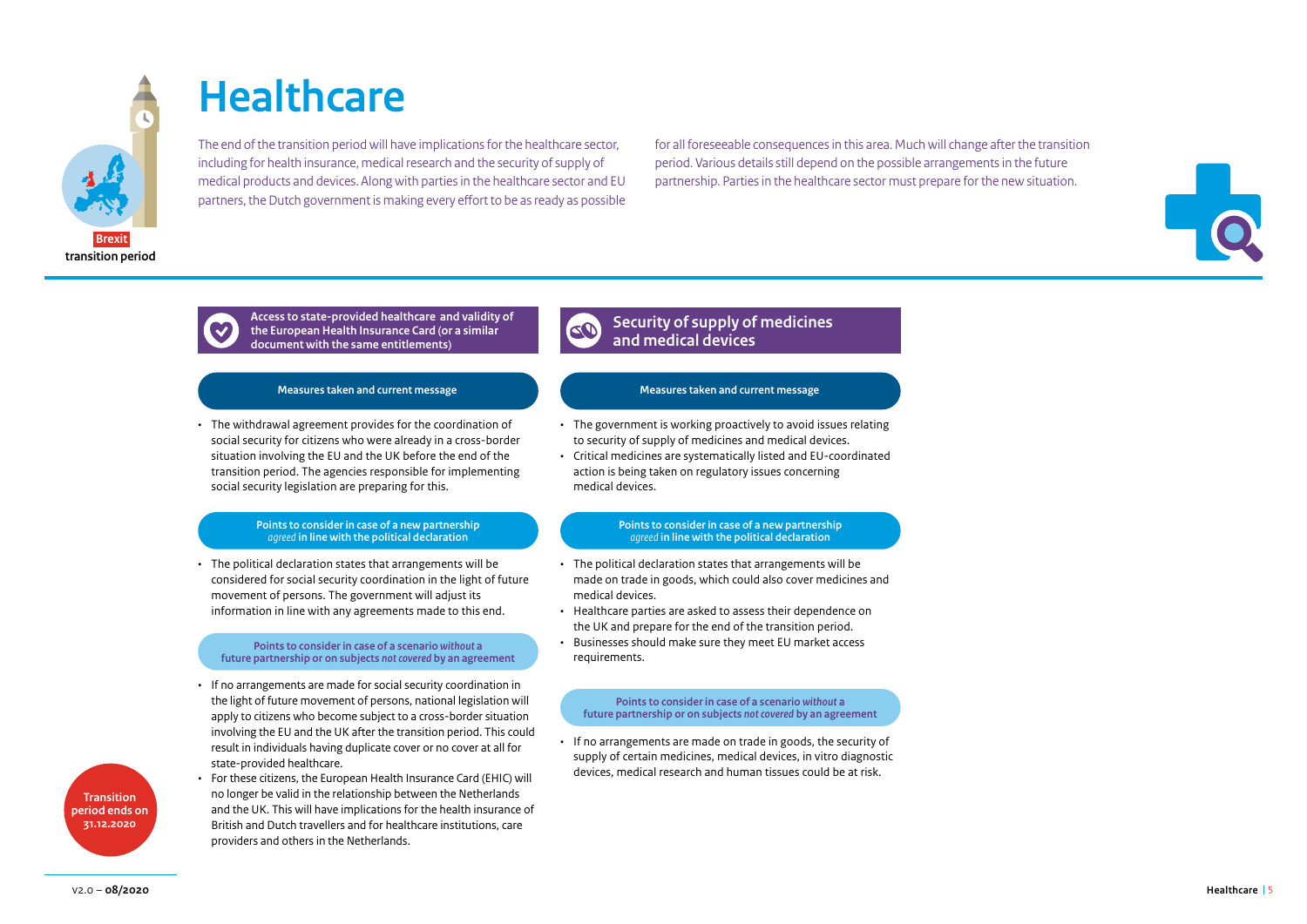

# **Border control processes**

The end of the transition period will have implications for border control processes. After the transition period Dutch maritime ports and airports will become part of the EU's external border for goods crossing the UK-Dutch border where external border controls will be carried out. The capacity of the Royal Netherlands Marechaussee, the Netherlands Food and Consumer Product Safety Authority (NVWA) and Customs has been expanded accordingly. As the UK is not part of the Schengen area, travellers themselves are already subject to checks.

British nationals will be subject to rigorous checks when the transition period ends. Along with the rest of the EU, the Dutch government is making every effort to be as prepared as possible for all foreseeable consequences in this area. After the transition period much will change. Various details still depend on the possible arrangements in the future partnership. Businesses must also prepare themselves for the changes.



# **Passport checks by the Royal Netherlands Marechaussee**

# **Measures taken and current message**

- To be able to cope with the consequences of Brexit, the Royal Netherlands Marechaussee has received financial resources to carry out border controls at border crossing points and to process travellers' data.
- Operational and infrastructural measures have also been taken, in cooperation with the aviation and maritime sectors.

# **Points to consider in case of a new partnership**  *agreed* **in line with the political declaration**

• In the political declaration, the EU and the UK have affirmed that in line with their respective legislation they will examine the possibility to facilitate the crossing of their respective borders for legitimate travel.



**The Netherlands Food and Consumer Product Safety Authority (NVWA) and other inspection authorities in the agricultural sphere**

# **Measures taken and current message**

- The Netherlands Food and Consumer Product Safety Authority has expanded its capacity and is currently focused on retaining the recruited personnel.
- Other inspection authorities in the agricultural sphere (the Netherlands Inspection Service for Horticulture, the Quality Control Bureau and the Dairy Products Quality Assurance Board) are also working to increase their capacity.
- Other solutions are also being developed, notably flexible deployment of staff and redesign of the inspection processes.
- Regardless of the outcome of the negotiations, EU-UK trade will inevitably be affected by restrictions, certification requirements and border controls according to third-country rules. For example, live animals will only be able to enter the Netherlands at an approved border control post.

**Customs**

# **Measures taken and current message**

- Customs capacity has been increased by around 930 FTEs. The focus now is on retaining personnel and on further recruitment to replace staff members who retire or resign.
- Changes to the IT systems will be tested in accordance with the Commission's timetable.
- Housing for Customs officials has been arranged. Where possible, these are structural arrangements.
- Preparations are being made to gradually step up risk-based enforcement of goods traffic, including passengers' luggage, at the Dutch-UK border.

## **Points to consider in case of a new partnership**  *agreed* **in line with the political declaration**

- The political declaration states that facilitative arrangements will be used in customs arrangements. This includes mutual recognition of trusted traders' programmes. The exact number of FTEs required will depend on the details of these arrangements. The government will adjust its information in line with any agreements made to this end.
- As part of the awareness-raising campaign, some 76,000 businesses received a letter at the end of July, urging them to start preparing for the post-transition period.
- As of September, Customs officials will start dry runs at the ferry terminals.
- There will always be border controls, even if the UK and the EU conclude a partnership agreement.

**Points to consider in case of a scenario** *without* **a future partnership or on subjects** *not covered* **by an agreement**

• If no agreements are reached on regulatory aspects relating to the trade in goods, WTO rules will apply. This will mean import tariffs and technical barriers according to WTO standards.

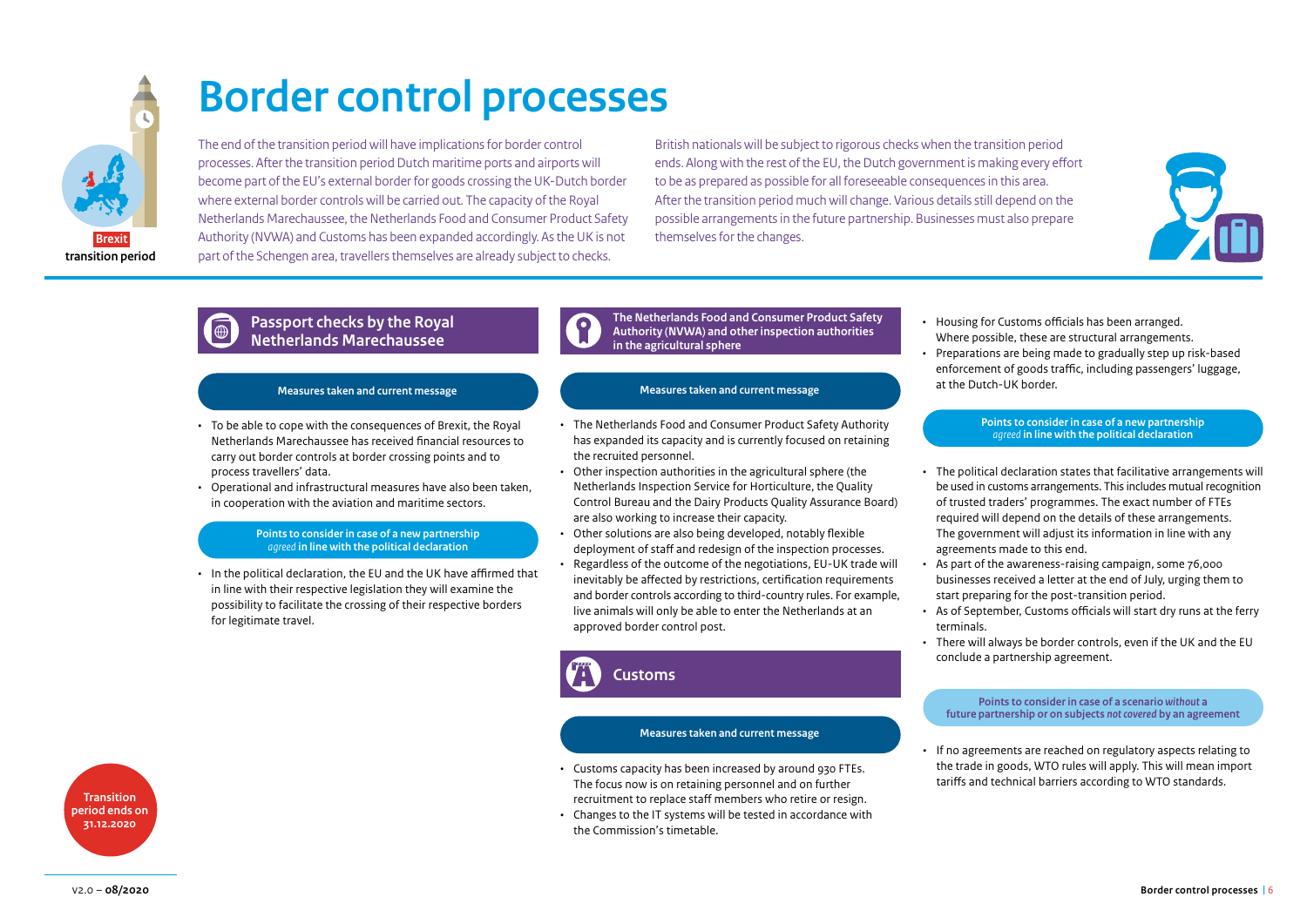

# **Logistics and transport**

The end of the transition period will have consequences for transport by road, air and sea. For instance, without an agreement on a future partnership with the UK, air operators are not able to fly. The government is exploring the options with the EU to prevent this from happening. In order to minimise traffic congestion at ports, the Dutch government is drawing up traffic circulation plans with local and regional authorities and other partners.

Various details still depend on the possible arrangements in the future partnership. Businesses must also be prepared for the changes.



## **Points to consider in case of a new partnership**  *agreed* **in line with the political declaration**

• The political declaration states that the EU and the UK will conclude a comprehensive agreement on aviation. The government will adjust its information in line with any agreements made to this end.

# **Points to consider in case of a scenario** *without* **a future partnership or on subjects** *not covered* **by an agreement**

• After the transition period, the UK will no longer be part of the European Common Aviation Area. If no aviation agreement is concluded, aviation will no longer be possible on the basis of EU legislation. The Netherlands is exploring the options with the EU to prevent this happening.

# **Aviation: air freight Aviation: air safety Aviation security**

# **Measures taken and current message Measures taken and current message**

• The aviation sector has been asked to convert flight crew licences issued by the UK to a licence issued by an EU member state. Depending on the outcome of the negotiations, these licences could lose their validity.

# **Points to consider in case of a new partnership**  *agreed* **in line with the political declaration**

• The political declaration states that the EU and the UK will conclude a bilateral aviation safety agreement. The government will adjust its information in line with any agreements made to this end.

**Points to consider in case of a scenario** *without* **a future partnership or on subjects** *not covered* **by an agreement** 

• Failure to make agreements on aviation safety could disrupt the supply chain for parts, leading to shortages and restricted operational capacity in the EU aviation sector. The Netherlands is exploring the options with the EU to prevent this happening.

- The Commission has amended EU legislation and added the UK to the countries that are part of the one-stop security (OSS) system. This means that passengers from the UK who transfer at Schiphol Airport will not be subject to extra security controls.
- With regard to ACC3, airlines will need to obtain validation from another EU member state. At EU level the Commission is taking the lead in redistributing and making practical arrangements for transferring UK validations.

**Transition period ends on 31.12.2020**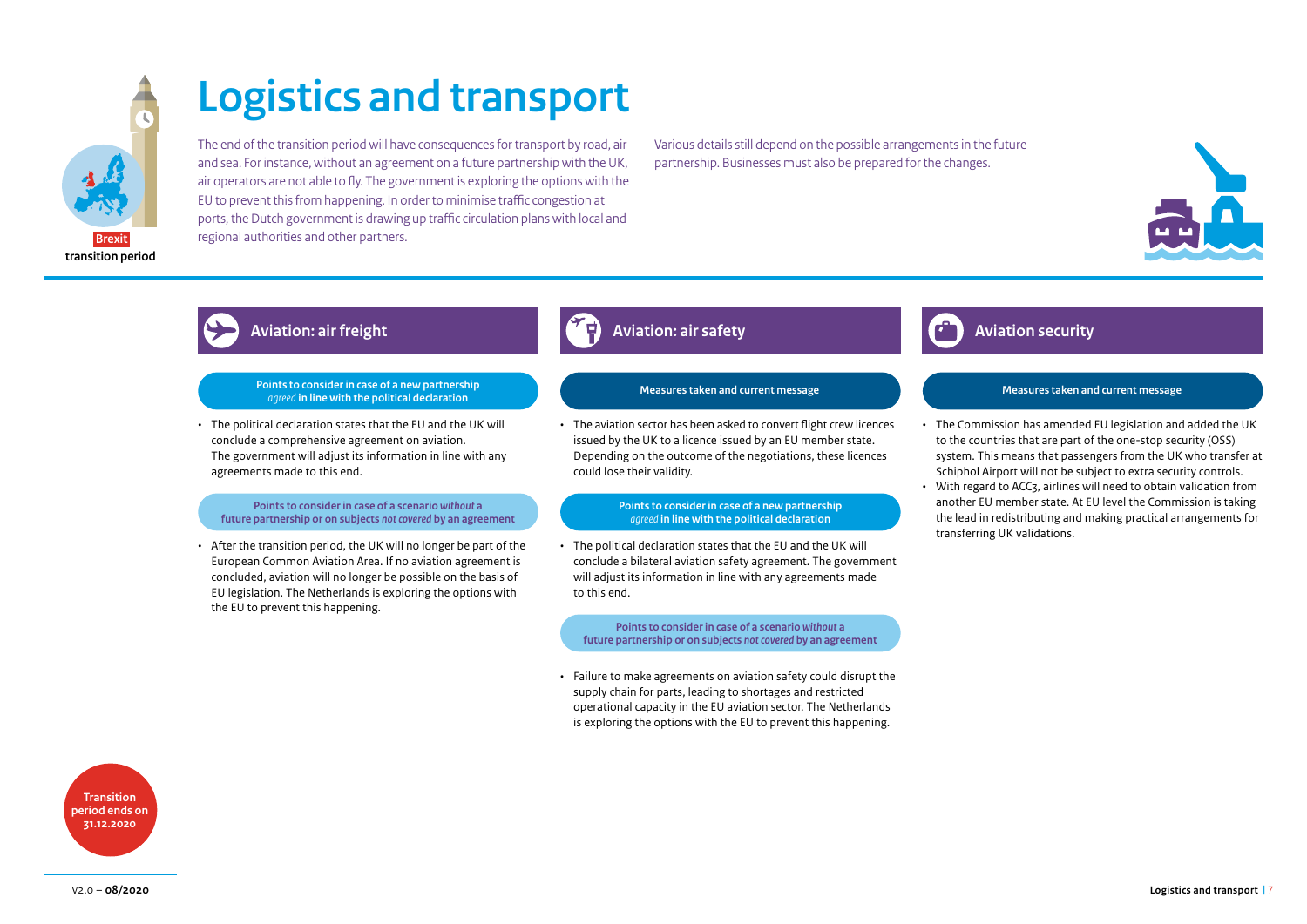# sequel **Logistics and transport**



# **Road transport Ferry terminals Ferry terminals Ferry terminals Ferry terminals Ferry terminals Maritime transport**

• The National and International Road transport Organisation (NIWO) opened a helpdesk for businesses from 6 July to 14 August 2020, so that hauliers could submit digital applications for a CEMT permit. The road transport sector had been informed of this time period.

# **Points to consider in case of a new partnership**  *agreed* **in line with the political declaration**

• The political declaration states that agreements will be made on market access for freight and passenger road transport operators. The government will adjust its information in line with any agreements made to this end.

### **Points to consider in case of a scenario** *without* **a future partnership or on subjects** *not covered* **by an agreement**

• If no such agreements are made, it will not be possible for Dutch operators to maintain the current volume of freight transport from, to, via or in the UK. Resorting to the CEMT quota system would be a temporary measure, but is inadequate as a structural solution for the total flow of goods by road. CEMT permits are also relatively expensive for hauliers.

- All parties concerned are regularly discussing their readiness for the end of the transition period and the arrangements being put in place to enable efficient processing of traffic flows (goods and passengers) to and from the UK.
- Ferry companies have agreed that after the transition period access to the terminals will only be granted if all formalities have been complied with, including pre-notification via the Portbase Port Community System.
- Rijkswaterstaat is coordinating the traffic circulation plans with all stakeholders. Agreements have also been made on temporary parking areas and the use of matrix signs to minimise congestion.
- The Brexit communications roundtable liaises with all parties involved to ensure communications are uniform.

### **Points to consider in case of a new partnership**  *agreed* **in line with the political declaration**

- The political declaration states that agreements will be made on customs arrangements. The government will adjust its information in line with any agreements made to this end.
- When the ferry terminals at Europoort, Rozenburg, Hook of Holland, Vlaardingen and IJmuiden become part of the external border, customs procedures may cause congestion in and around the terminals.

**Points to consider in case of a scenario** *without* **a future partnership or on subjects** *not covered* **by an agreement**

- If no agreements are made about additional customs arrangements, the WTO rules will apply after the transition period.
- When the ferry terminals at Europoort, Rozenburg, Hook of Holland, Vlaardingen and IJmuiden become part of the external border, customs procedures may cause congestion in and around the terminals.

# **Measures taken and current message Measures taken and current message Measures taken and current message**

- The sector is urged to implement the Commission's recommendations on this matter.
- The EU has amended the TEN-T North Sea-Mediterranean Corridor, so that it no longer runs via the UK, but by sea between the ports of Ireland and those of France, Belgium and the Netherlands.

### **Points to consider in case of a new partnership**  *agreed* **in line with the political declaration**

• The political declaration states that agreements will be made regarding trade in goods, maritime services and a level playing field between the EU and the UK.

**Points to consider in case of a scenario** *without* **a future partnership or on subjects** *not covered* **by an agreement**

- If no agreements are made about maritime services, international regulations on maritime transport will continue to apply with regard to safety, the environment and port state control.
- Rescue operations at sea and mutual assistance will also be governed by international agreements.

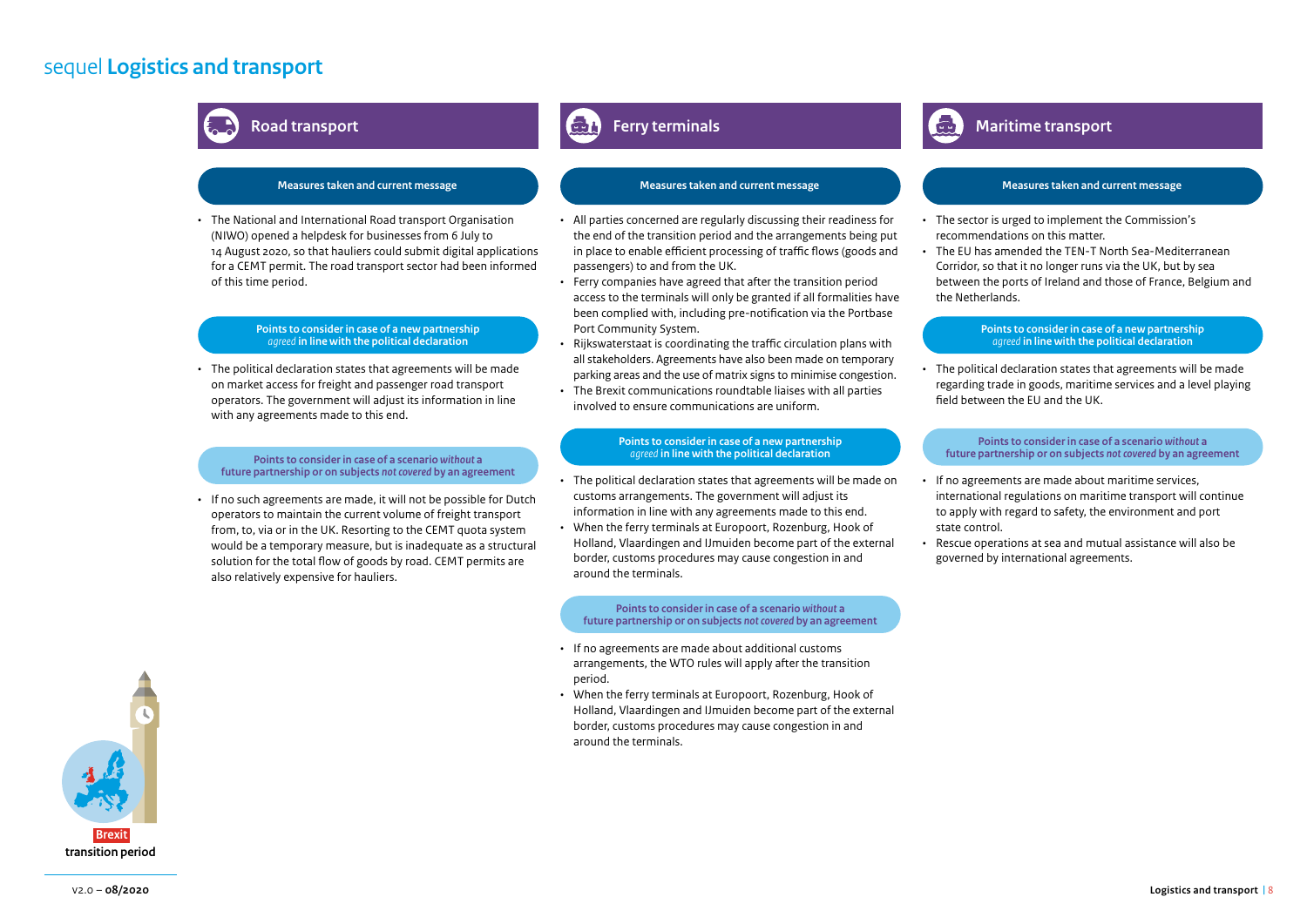

# **Security and data exchange**

The end of the transition period will have implications for security and data exchange. After the transition period it will no longer be possible to use EU instruments for police and judicial cooperation and information sharing with the UK. As far as data exchange is concerned, the same rules will apply to data exchange as for other non-EU countries. The UK will no longer be bound by EU rules on data exchange.

Along with the rest of the EU, the Dutch government is making every effort to be as prepared as possible for all foreseeable consequences in this area. After the transition period much will change. Various details still depend on the possible arrangements in the future partnership. Businesses must also prepare themselves for the changes.

# **Police and judicial cooperation Data traffic: personal data (GDPR and Direct and judicial cooperation**

# **Measures taken and current message Measures taken and current message**

- Police and Royal Netherlands Marechaussee liaison officers have been posted to the UK.
- The National Centre for International Legal Assistance (LIRC) is being expanded.
- The Public Prosecution Service and the Department for International affairs and Legal Assistance in Criminal matters (AIRS) are also being reinforced.
- Ongoing legal proceedings can largely be completed on the basis of Union law in accordance with the withdrawal agreement.
- In terms of legal assistance and extradition the relevant fall-back options have been identified.

# **Points to consider in case of a new partnership**  *agreed* **in line with the political declaration**

• The political declaration states that agreements will be made regarding police and judicial cooperation for tackling crime and terrorism.

**Points to consider in case of a scenario** *without* **a future partnership or on subjects** *not covered* **by an agreement**



• If no agreements are reached on police and judicial cooperation, the possibilities for information exchange and cooperation in tackling crime and terrorism will become more limited, slower and more complex. It is important to monitor the workload of the police, Public Prosecution Service, Royal Netherlands Marechaussee and AIRS, as well as any shifts in criminal trends.

• The withdrawal agreement ensures that data stored before the end of the transition period is protected.

# **Points to consider in case of a new partnership**  *agreed* **in line with the political declaration**

• The political declaration states that the EU is working on the issuing of adequacy decisions, irrespective of the negotiations on the future relationship. If adequacy decisions are issued the government will adjust its communication accordingly.

# **Points to consider in case of a scenario** *without* **a future partnership or on subjects** *not covered* **by an agreement**

• If adequacy decisions are not issued by the EU the rules on the transfer of personal data to non-EU countries will apply. Government communication will need to be adjusted accordingly.

# **Law Enforcement Directive) Data: non-personal data**

### **Points to consider in case of a new partnership**  *agreed* **in line with the political declaration**

• The political declaration states that agreements will be made on addressing unjustified data localisation requirements, similar to those laid down in the Regulation on the free flow of non-personal data.

**Points to consider in case of a scenario** *without* **a future partnership or on subjects** *not covered* **by an agreement**

• In principle, the EU and the UK are free to set data localisation requirements.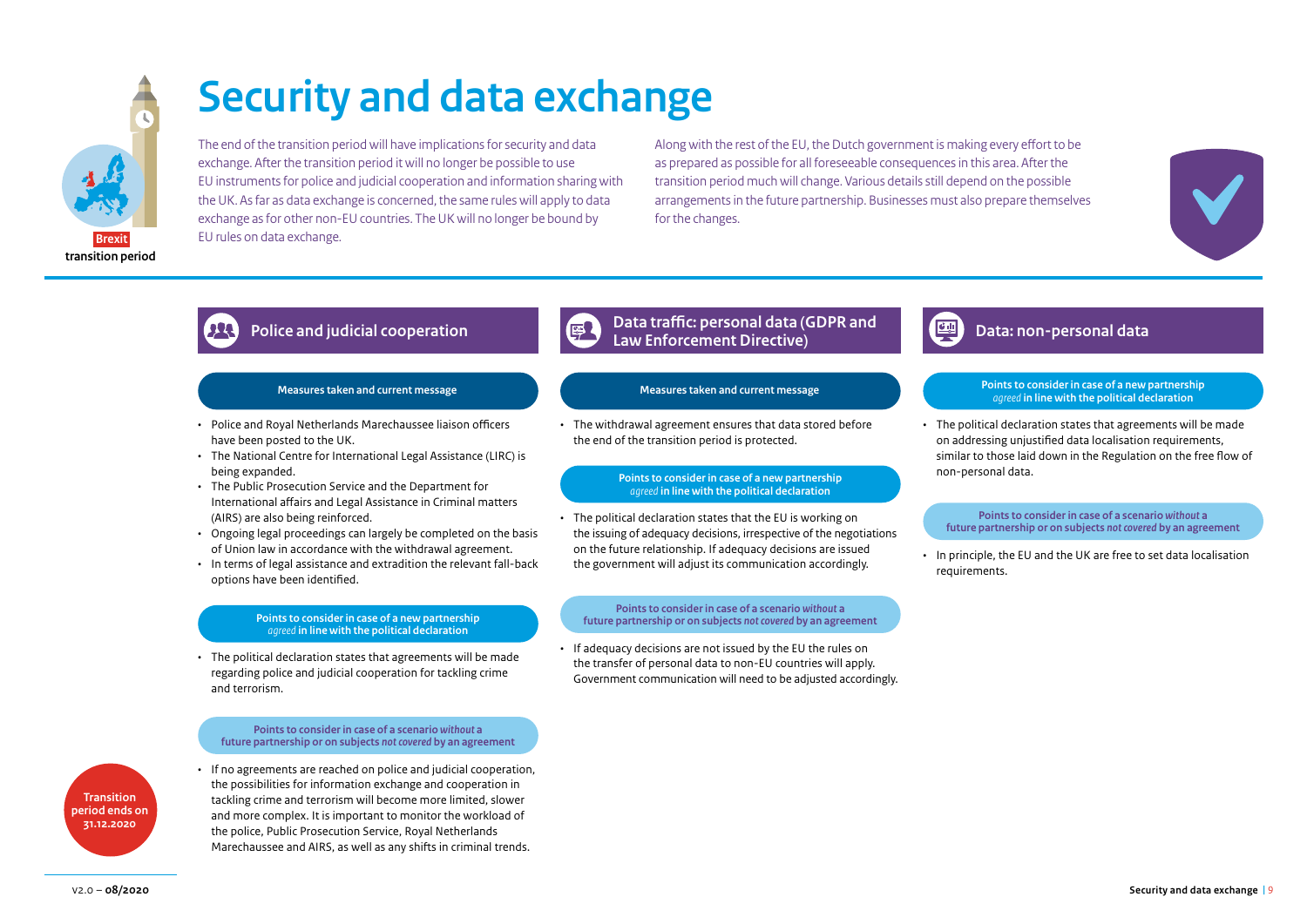

# **Market access and trade**

The end of the transition period will have implications for market access and trade. If no new agreements are reached with the UK on the future partnership, other international (WTO) agreements and regulations will apply to imports and exports between the UK and the EU after the transition period. This means that, for example, unlike now, imports will be liable to tariffs and quotas may apply to certain products.

Along with the rest of the EU, the Dutch government is making every effort to be as prepared as possible for all foreseeable consequences in this area. After the transition period much will change. Various details still depend on the possible arrangements in the future partnership. Businesses must also prepare themselves for the changes.



# **Measures taken and current message**

- For information on customs and the Netherlands Food and Consumer Product Safety Authority (NVWA) see border control processes.
- The withdrawal agreement contains a number of arrangements on goods that are already on the market at the end of the transition period. Thereafter the UK will be treated as a third country for trade purposes. Businesses are being informed about this through existing channels, such as the Brexit desk and the Brexit Impact Scan.

# **Points to consider in case of a new partnership**  *agreed* **in line with the political declaration**

- The political declaration states that agreements will be made on regulatory aspects of the trade in goods as well as customs arrangements. The government will adjust its information in line with any agreements made to this end.
- Preferential rules of origin will apply to businesses using the tariff arrangements set out in the agreement.
- Changes to the third-country regime could cause problems in production chains if suppliers can no longer deliver on time or their customers are unable to sell as much.

**Transition period ends on 31.12.2020**

## **Points to consider in case of a scenario** *without* **a future partnership or on subjects** *not covered* **by an agreement**

- If no agreements are reached on regulatory aspects of trade in goods, WTO rules (tariffs and non-tariff barriers) will apply. This may cause problems in production chains if suppliers can no longer deliver on time or their customers are unable to sell as much.
- After the transition period product requirements in the UK and the EU may start to diverge. The same applies to conditions for controls on these requirements.



# **Measures taken and current message**

• During the transition period no proof of origin is required for trade between the EU and the UK and no tariffs are levied.

## **Points to consider in case of a new partnership**  *agreed* **in line with the political declaration**

- The political declaration states that agreements will be made on rules of origin and the avoidance of tariffs. The government will adjust its information in line with any agreements made to this end.
- It is particularly important for businesses that they qualify for preferential rules of origin when using the tariff arrangements set out in the agreement.

**Points to consider in case of a scenario** *without* **a future partnership or on subjects** *not covered* **by an agreement**

• If no agreements are reached on tariffs and rules of origin, WTO rules (tariffs) will apply. The government will adjust its information accordingly.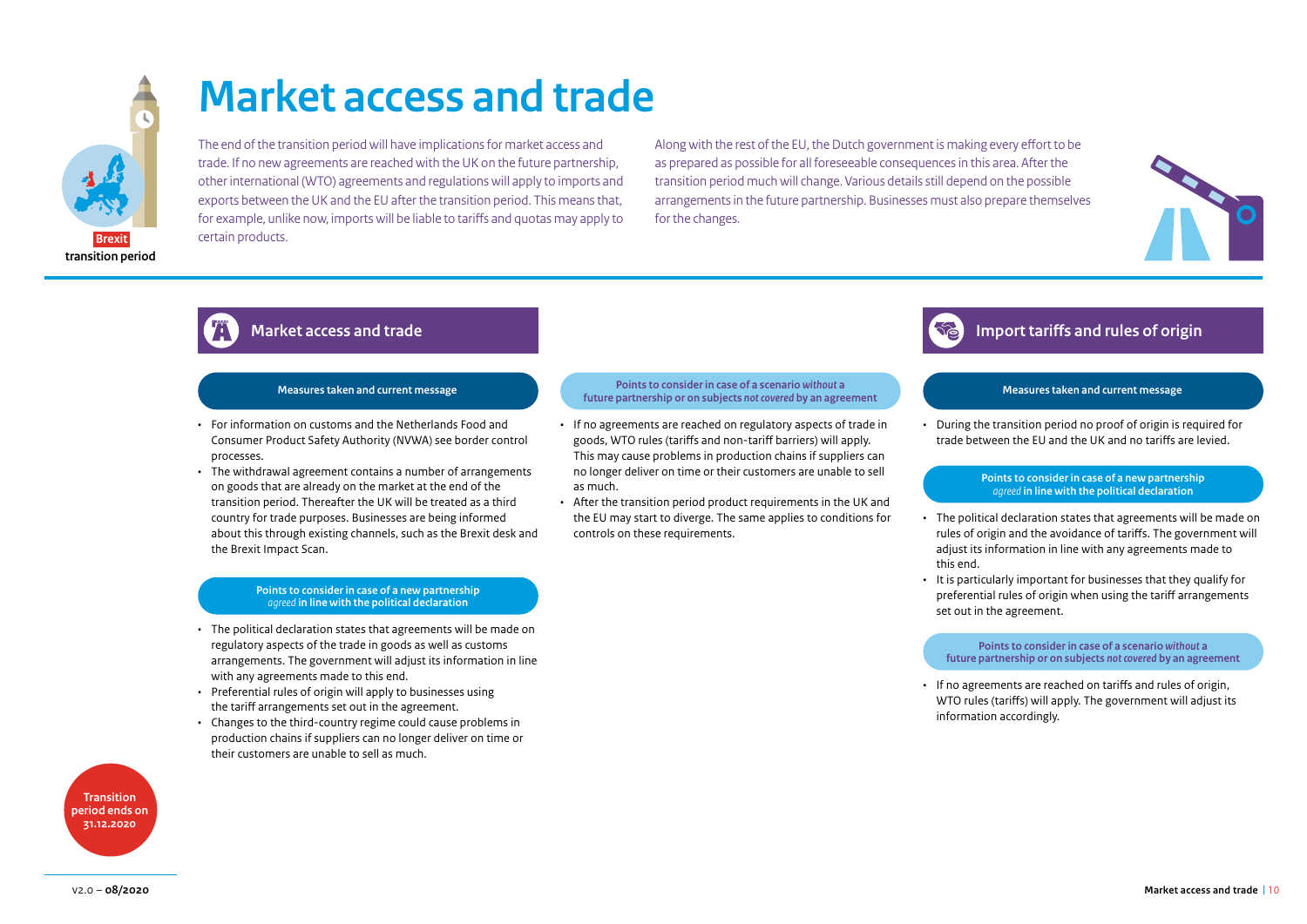# sequel **Market access and trade**



**Goods already on the market (veterinary and non-veterinary)**

# **Measures taken and current message**

# *• Non-veterinary*

The withdrawal agreement stipulates that goods lawfully marketed in the EU or the UK before the end of the transition period may continue to be traded in the UK and the EU after the transition period until they reach the end-user.

*• Live animals, germinal products and animal products* The withdrawal agreement contains no transitional regime for live animals, germinal products and animal products, and the customs status 'Union goods' will lapse immediately. Products in these categories will therefore immediately fall under the third-country import and export regime. This will mean the introduction of sanitary and phytosanitary

(SPS) checks at border control posts after the transition period. Businesses will need to take this into account.

### **Product certification and**   $E_{\overline{5}}$ **notified bodies**

# **Measures taken and current message**

• Clarification and explanation of the obligation to use an accredited inspection body (notified body) established in an EU member state. After the transition period only product certificates from accredited notified bodies in the EU will be recognised. Businesses must therefore ensure that certification is carried out by an EU-based notified body for products for which this is required. Otherwise the product cannot be placed on the EU market.

# **Services**

# **Measures taken and current message**

• After the transition period the free movement of services will cease. The consequences of this are currently being communicated with the aim of raising awareness and encouraging businesses to prepare for the new situation.

### **Points to consider in case of a new partnership**  *agreed* **in line with the political declaration**

• The political declaration states that agreements will be made on market access for service providers. The government will adjust its information in line with any agreements made to this end.

### **Points to consider in case of a scenario** *without* **a future partnership or on subjects** *not covered* **by an agreement**

• If no agreements are reached on market access for service providers, the WTO General Agreement on Trade in Services (GATS) will apply. This will affect market access and the national treatment of service providers.

# **Dual-use goods**

# **Measures taken and current message**

- The Commission will add the UK to the list of countries for which a Union authorisation is required. This obligation will apply after the transition period.
- Authorisation will be mandatory for the supply or forwarding of strategic goods (in particular dual-use goods), and such supplies must be reported to the Central Import and Export Office (CDIU). This office has been informed and is preparing for an increase in applications.

# **Intellectual property**

# **Measures taken and current message**

- The withdrawal agreement stipulates that existing unitary intellectual property rights, including unitary brands and models, will remain protected in the UK and vice versa.
- Article VI of the Brexit (Miscellaneous Provisions) Act provides for continued protection of original topographies of semiconductor products registered in the Netherlands.

## **Points to consider in case of a new partnership**  *agreed* **in line with the political declaration**

• The political declaration states that agreements will be made on mutual recognition and protection of intellectual property rights. The government will adjust its information in line with any agreements made to this end.

**Points to consider in case of a scenario** *without* **a future partnership or on subjects** *not covered* **by an agreement**

• If no agreements are reached on mutual recognition and protection of intellectual property rights, international agreements, such as WTO/TRIPs, will apply.

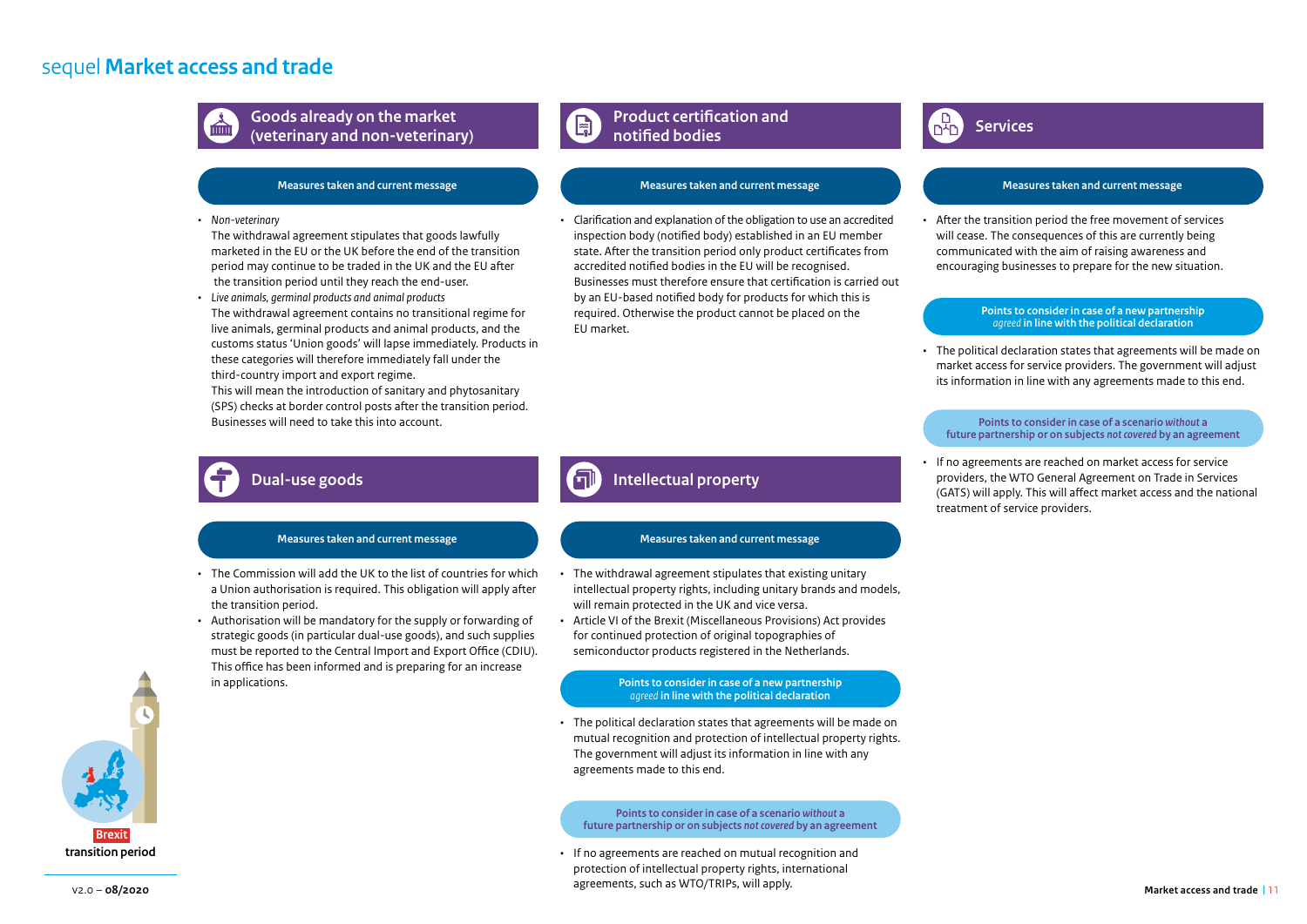# sequel **Market access and trade**



**Protected designation of origin,** *Audiovisual media companies* **<b>Audiovisual media companies plant variety rights**

- The withdrawal agreement stipulates that existing unitary intellectual property rights, including plant variety rights and geographical indications of origin, will remain protected in the UK and vice versa.
- The withdrawal agreement also provides for transitional rights for pending applications.

## **Points to consider in case of a new partnership**  *agreed* **in line with the political declaration**

• The political declaration states that agreements will be made on mutual recognition and protection of intellectual property rights, including protected designations of origin. The government will adjust its information in line with any agreements made to this end.

**Points to consider in case of a scenario** *without* **a future partnership or on subjects** *not covered* **by an agreement**

• If no agreements are reached on mutual recognition of intellectual property rights, including protected designations of origin, existing international agreements will apply.

# **Measures taken and current message Measures taken and current message**

• The withdrawal agreement provides for the completion of ongoing calls for tenders.

### **Points to consider in case of a new partnership**  *agreed* **in line with the political declaration**

• The political declaration states that agreements will be made on providing mutual access to each other's public procurement markets. The government will adjust its information in line with any agreements made to this end.

## **Points to consider in case of a scenario** *without* **a future partnership or on subjects** *not covered* **by an agreement**

If no agreements are reached on access to public procurement markets, the Global Procurement Agreement (GPA) will apply, provided the UK becomes party to this agreement. In both cases the government will adjust its information accordingly.

### **Points to consider in case of a new partnership**  *agreed* **in line with the political declaration**

• The political declaration states that agreements will be made on market access for service providers, including audiovisual media companies. The government will adjust its information in line with any agreements made to this end.

### **Points to consider in case of a scenario** *without* **a future partnership or on subjects** *not covered* **by an agreement**

• If no agreements are reached on market access for British audiovisual service providers, British companies will have to apply individually to the Media Authority for a licence.

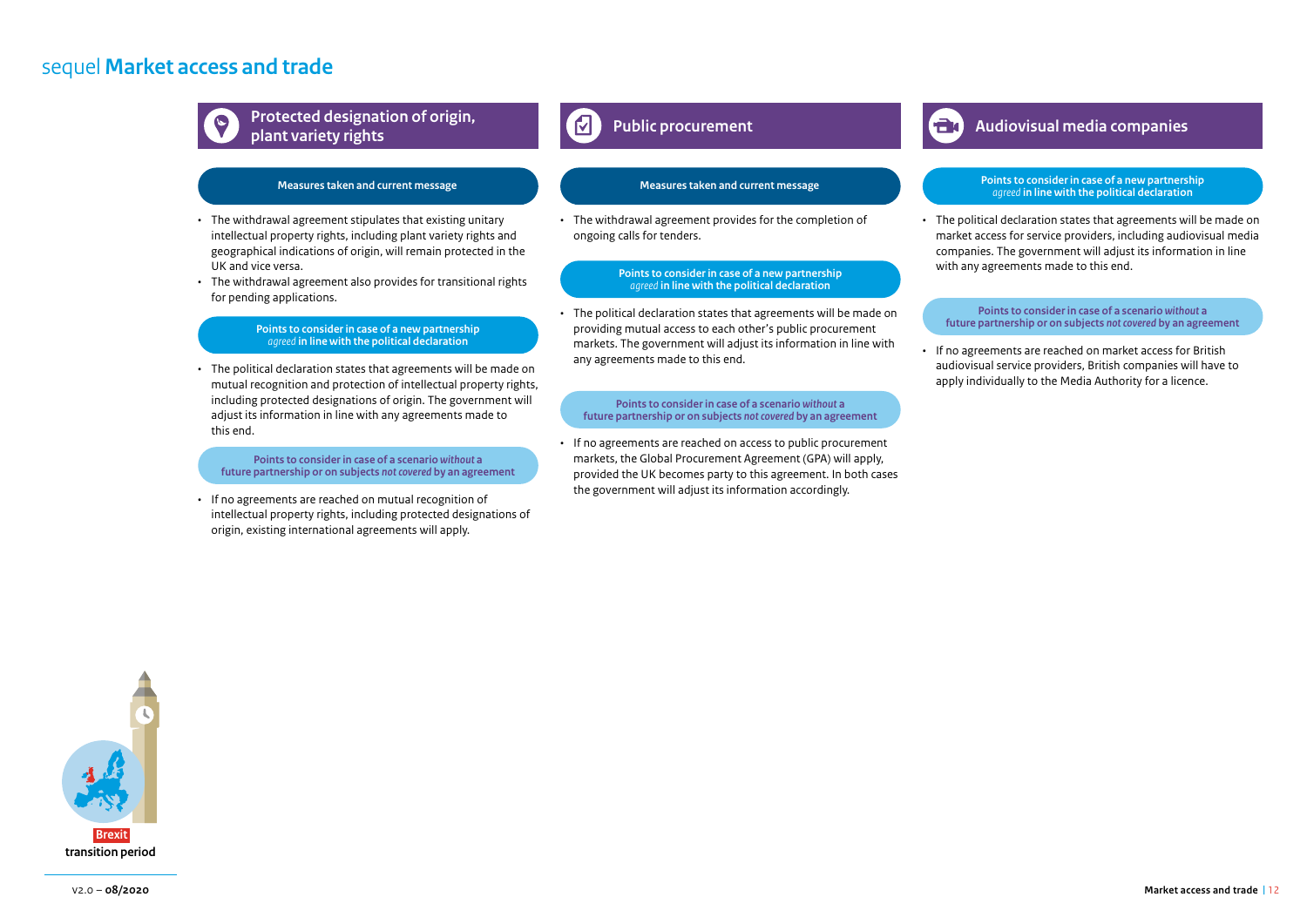

# **Other economic matters**

The end of the transition period will have implications for other economic areas, such as financial services, fisheries, energy and climate. The Brexit desk (Brexitloket.nl) provides information for businesses on how to prepare. Along with the rest of the EU, the Dutch government is making every effort to be as prepared as possible for all foreseeable consequences in these areas.

After the transition period much will change. Various details still depend on the possible arrangements in the future partnership. Businesses must also prepare themselves for the changes.



# **Financial markets Climate Energy Climate Energy**

## **Points to consider in case of a new partnership**  *agreed* **in line with the political declaration**

- The political declaration states that agreements will be made on financial services.
- In addition, the Commission is looking at whether the regulatory framework and supervision of the UK financial market can be considered equivalent for relevant purposes.

## **Points to consider in case of a scenario** *without* **a future partnership or on subjects** *not covered* **by an agreement**

• If no agreements are reached on financial services and there is no equivalence decision, this will have implications for the financial markets. Financial institutions must therefore continue to take measures where necessary to ensure that they are well prepared for this scenario.

• The withdrawal agreement lays down rules on the handling of climate obligations during the transition period.

# **Points to consider in case of a new partnership**

• The political declaration states that agreements will be made on the continued participation of the UK in the Emission Trading Scheme (ETS).

**Points to consider in case of a scenario** *without* **a future partnership or on subjects** *not covered* **by an agreement**

• If no agreements are reached on the UK's participation in the ETS, UK companies will no longer be part of the ETS.

# **Measures taken and current message Measures taken and current message**

• Articles III and IV of the Brexit (Miscellaneous Provisions) Act have introduced measures to enable continued trade in electricity and gas with the UK.

# **Points to consider in case of a new partnership** *agreed* **in line with the political declaration**

• The political declaration states that agreements will be made on energy cooperation between the EU and the UK. The government will adjust its information in line with any agreements made to this end.

### **Points to consider in case of a scenario** *without* **a future partnership or on subjects** *not covered* **by an agreement**

The same applies to the quota scheme for F-gases. • The measures set out in the Brexit (Miscellaneous Provisions) Act are considered sufficient to compensate for unacceptable consequences of a scenario without a future partnership.

**Transition period ends on 31.12.2020**